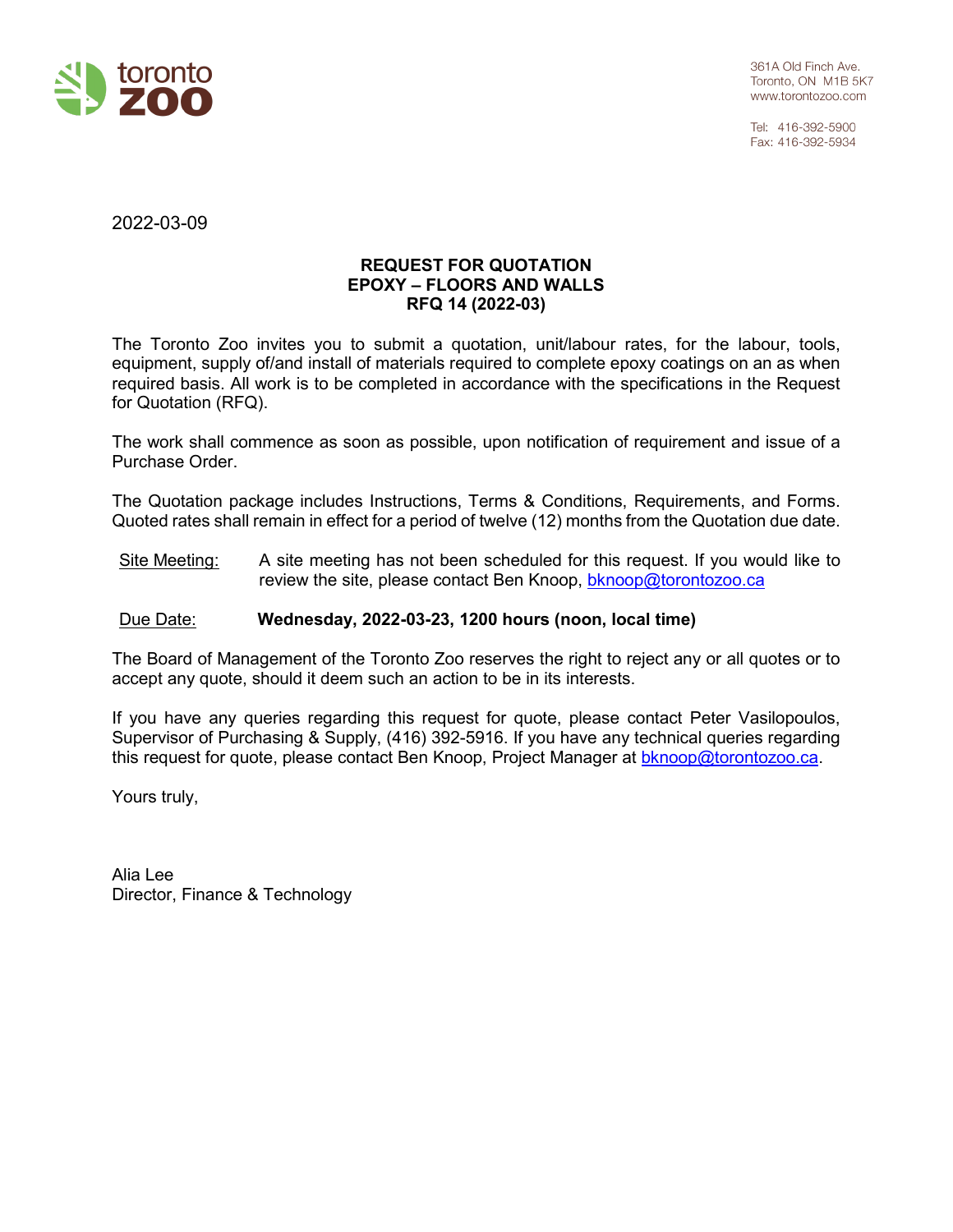# **Table of Contents**

| <b>SECTION</b>    | <b>DESCRIPTION</b>                                         | PAGE (S)       |
|-------------------|------------------------------------------------------------|----------------|
| <b>RFQ LETTER</b> | <b>Invitation Letter</b>                                   |                |
| <b>T.O.C.</b>     | <b>Table of Contents</b>                                   | $\overline{2}$ |
| 1.0               | <b>Instructions</b>                                        | 3              |
| 2.0               | <b>Terms and Conditions</b>                                | 4              |
| 3.0               | <b>Project Requirements</b>                                | 8              |
| 4.0               | <b>Submission Forms</b>                                    | 11             |
|                   | <b>Submission Label</b>                                    | 13             |
|                   | Notice of No Bid                                           | 14             |
| <b>Appendix A</b> | List of sub-contractors                                    |                |
| <b>Appendix B</b> | 16<br><b>References</b>                                    |                |
| <b>Appendix C</b> | Accessibility for Ontarions with Disabilities (AODA)<br>18 |                |
| <b>Appendix D</b> | <b>COVID-19 Proof of Vaccination Requirements</b><br>19    |                |
|                   |                                                            |                |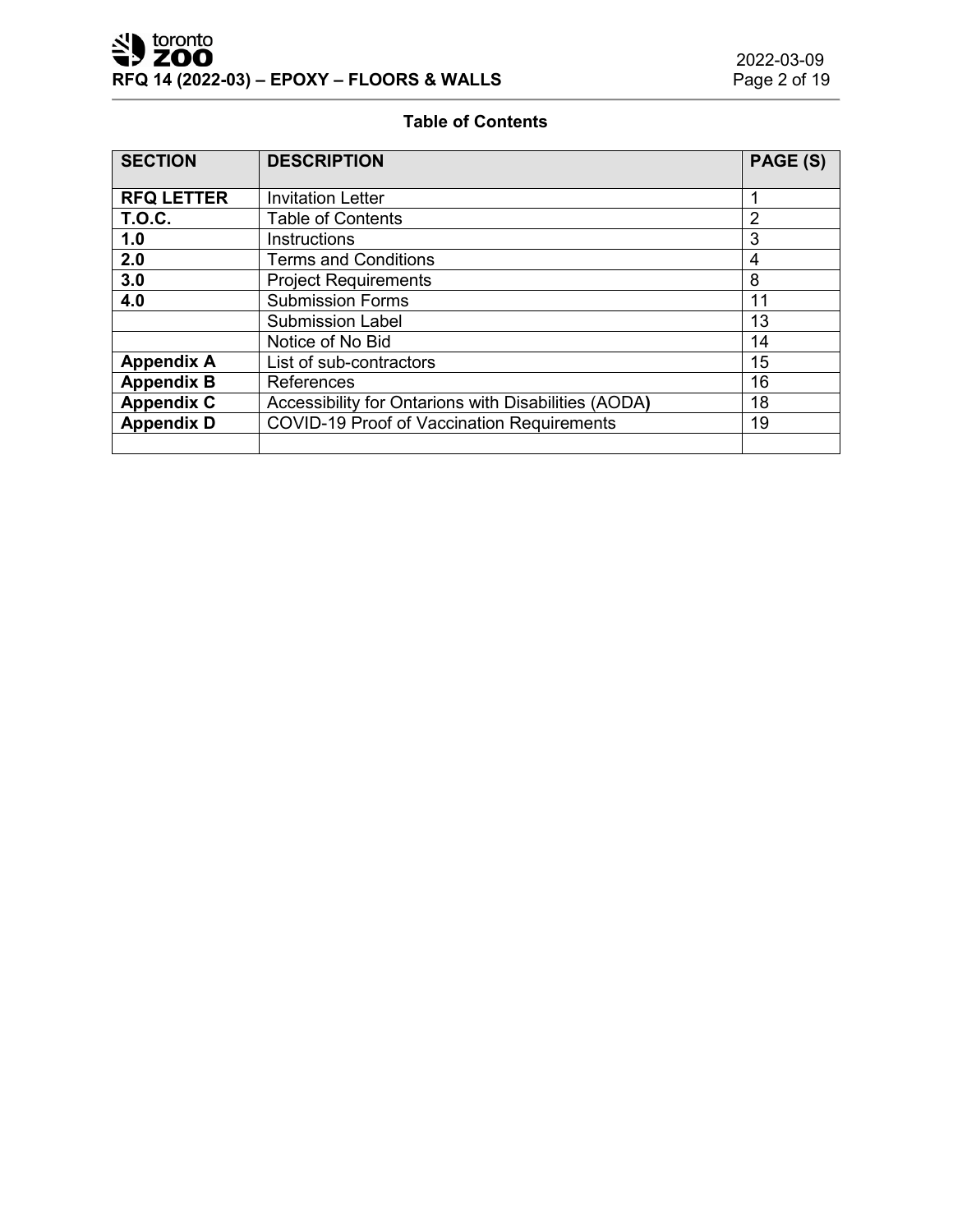## **1.0 INSTRUCTIONS**

- 1.1 Ensure that you have received all **nineteen** (**19**) pages of the RFQ package.
- 1.2 A site meeting can be available upon request.
- 1.3 Submission Temporary process In view of the current situation with COVID 19 and to limit personal interaction, on an temporary basis submissions for this Request for Proposal can be submitted electronically by email in a PDF file, prior to the submission deadline to the following email address

[bids@torontozoo.ca](mailto:bids@torontozoo.ca)

and note the following:

- a. Subject of the file to be: RFP# Title of RFP Vendor name.
- b. Amendments to a Proposal may be submitted via the same methods, at any time prior to the Closing Time.
- c. It is the Supplier's sole responsibility to ensure its Bid is received by the Submission Deadline in accordance with the requirements of this RFP. The receipt of Bids can be delayed due to a number of factors including "internet traffic", file transfer size and transmission speed. The Supplier should allow sufficient time to download, complete and upload, as applicable, the submission forms comprising its Bid and any attachments.

A Bid will only be considered to be submitted once it has been received by the Toronto Zoo. The time of such receipt is reflected by the time received stamped by the Toronto Zoo's email application

- 1.4 Quotations must not be submitted by facsimile, email or any other electronic format.
- 1.5 Show itemized cost of HST if applicable.
- 1.6 Toronto Zoo reserves the right to award in whole or in part on the basis of the bids received, Lump Sum Price or Breakdown Price.
- 1.7 All Prices submitted shall be quoted in Canadian currency.
- 1.8 Use the attached submission label, when you submit your response in a sealed envelope or package and deliver to the Toronto Zoo.
- 1.9 Quotation prices and rates shall remain in effect for 2022. Provide any variance, due to inflation, in the 2023 column of the table in section 4.1
- 1.10 Include product information, samples, and pictures, as necessary.
- 1.11 Provide references of at least three (3) clients for whom your company has performed similar work. References must include photos of three (3) different installations, client company name, contact name, address and e-mail address.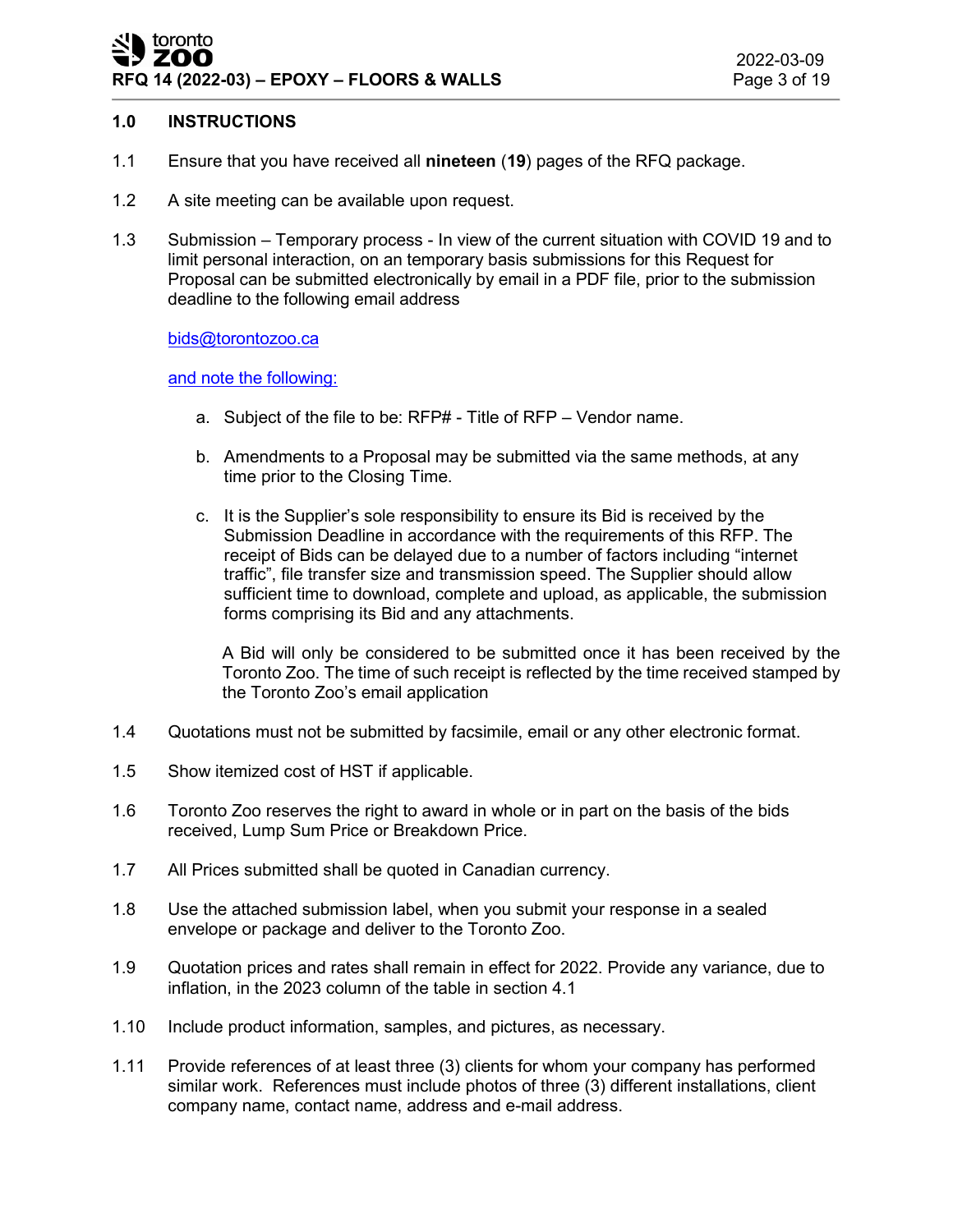#### toronto ' ZOO **RFQ 14 (2022-03) – EPOXY – FLOORS & WALLS**

- 1.12 It is the responsibility of the Bidder to understand all aspects of the RFQ and to obtain clarification if necessary before submitting their quotation.
- 1.13 For any questions concerning the contract terms and conditions of this RFQ, please contact **end of the day Monday, 2022-03-14**:

Peter Vasilopoulos, Supervisor, Purchasing & Supply, Tel: 416-392-5916, Fax: 416-392-6711, E-mail: [pvasilopoulos@torontozoo.ca](mailto:pvasilopoulos@torontozoo.ca)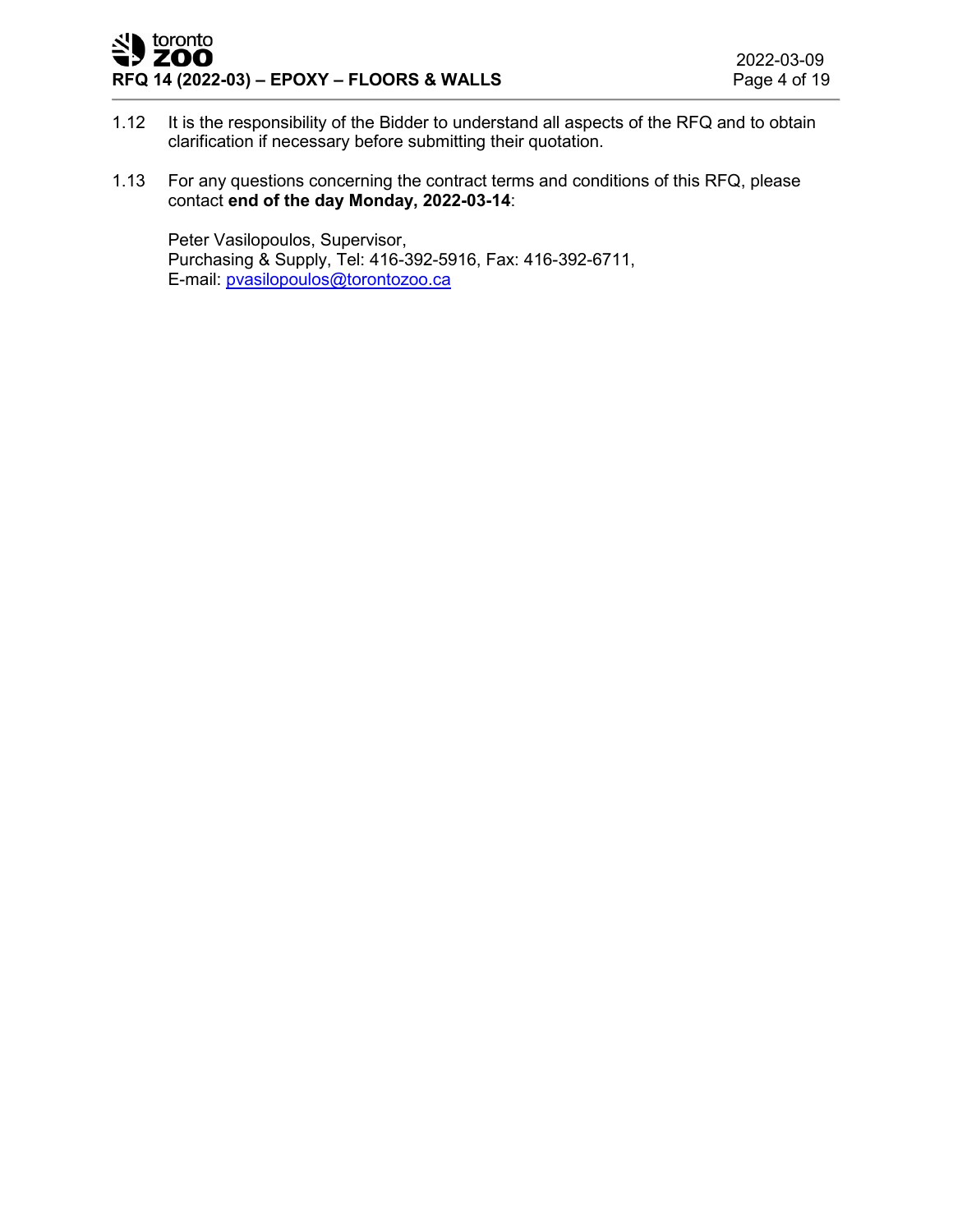#### **2.0 TERMS AND CONDITIONS**

- 2.1 Definitions: Wherever used in the Request for Quotation the word "Board" means the Board of Management of the Toronto Zoo and the word "Vendor" or "Contractor" means the person or persons or Corporation to whom the purchase order is issued.
- 2.2 Vendor Assurance: Unless otherwise stated, the goods, material, articles, equipment, work or services, specified or called for in or under this Quotation, shall be delivered or completely performed, as the case may be, by the Vendor as soon as possible and in any event within the period set out herein as the guaranteed period of delivery or completion.
- 2.3 Country of Origin: Wherever possible, the goods, services, materials, articles or equipment, specified or called for in or under this Quotation, shall be of Canadian origin and manufacture.
- 2.4 Delivery: The prices stated in this Quotation cover the services, material, articles or equipment referred to herein, being delivered F.O.B. destination, freight, express, duty and all other charges prepaid, unless otherwise indicated herein. A detailed delivery ticket or piece tally, showing the exact quantity of goods, material, articles or equipment shall accompany each delivery. A receiver's receipt shall not bind the Board to accept the goods, material, articles or equipment covered thereby, or the particulars of the delivery ticket or piece tally therefore. The Vendor shall not be entitled to any interest upon any bill due to delay in its approval by the CEO of the Toronto Zoo or his designate.
- 2.5 Invoicing: Unless otherwise indicated herein, the prices stated are payable in Canadian Funds at the head office of the Board. Any Harmonized Sales Tax (HST) applicable shall be shown as a separate item. The Vendor's HST/Business registration number must be indicated on the invoice.

The Vendor shall clearly show any special charges such as packaging and freight, where applicable, as separate items on the invoice.

Payments to non-resident Vendors may be subject to withholding taxes under the Income Tax Act (Canada). Unless a non-resident Vendor provides the Board with a letter from Revenue Canada, Taxation waiving the withholding requirements, the Board will withhold the taxes it determines are required under the Income Tax Act (Canada).

- 2.6 Notice of Delivery: The Vendor shall notify the Purchasing Agent of the Board at the address given for the mailing of invoices, in writing as soon as possible of the details of the shipment of the goods, materials, articles or equipment**.**
- 2.7 Right to Cancel: The Board shall have the right to cancel at any time this Quotation or any contract or any part of any contract resulting from this Quotation in respect of the goods, material, articles, equipment, work or services set out in this Quotation or any such contract or part of such contract, not delivered or performed at the time of such cancellation, and the Board will not be responsible to make any payments in respect of any such goods, materials, articles, equipment, work or services and shall not incur any liability whatsoever in respect thereto.

In the event that the Vendor fails or neglects by any act or omission to comply with any of the conditions set out herein, this Quotation or any contract resulting from this Quotation may be unconditionally cancelled by the Board without notice to the Vendor.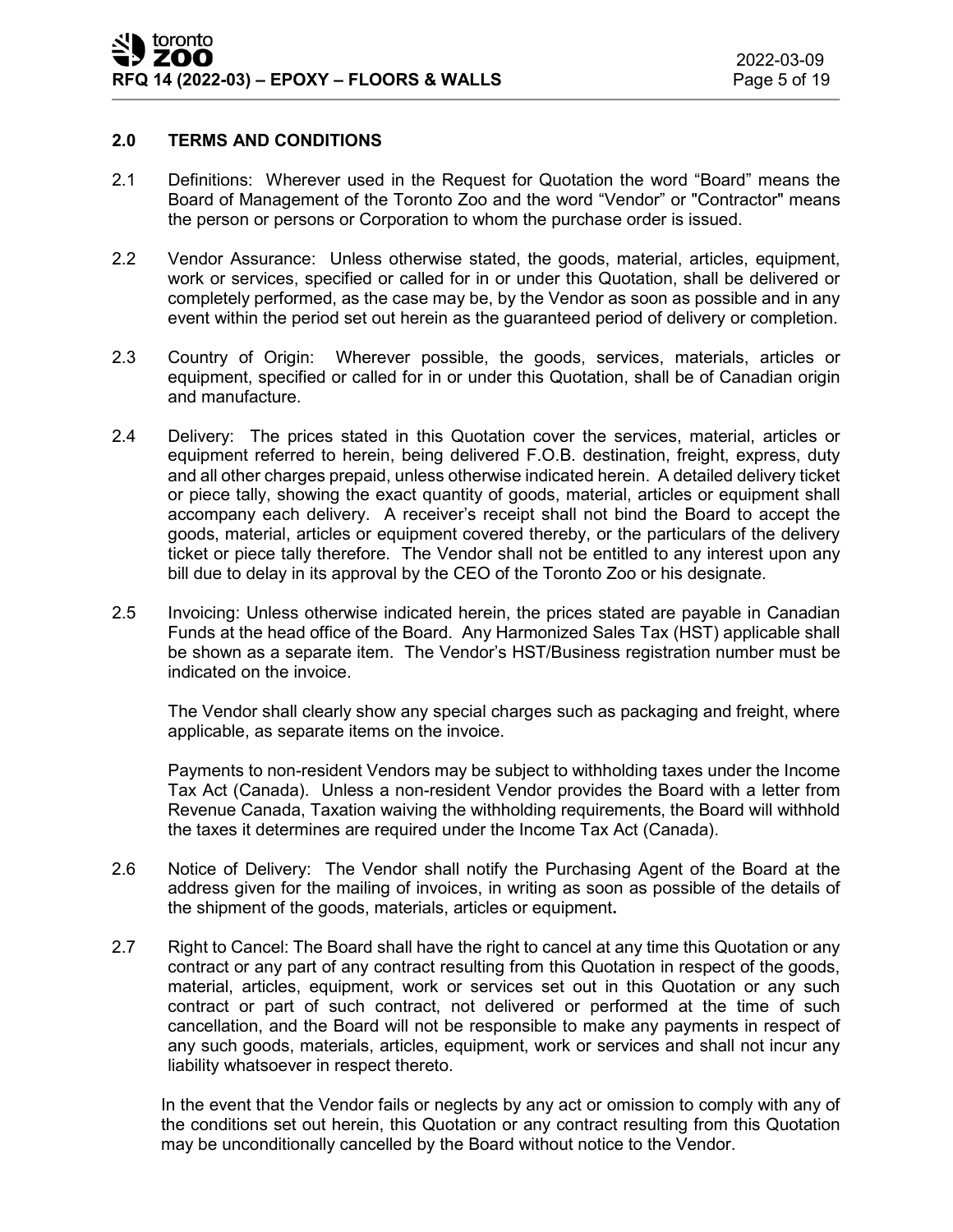- 2.8 Official Agreement: No verbal arrangement or agreement, relating to the goods, material, articles, equipment, work or services, specified or called for under this Quotation, will be considered binding, and every notice advice or other communication pertaining thereto, must be in writing and signed by a duly authorized person.
- 2.9 Worker's Rights: The Vendor shall comply with the conditions of the Board relating to Worker's Rights, a copy of which is available on application to the Manager, Fair Wage and Labour Trades Office, City of Toronto, 18<sup>th</sup> Floor, West Tower, City Hall, Toronto, Ontario, M5H 2N2 or by phone at 416-392-7300.
- 2.10 Indemnity: The Vendor shall at all times well and truly save, defend, keep harmless and fully indemnify the Board, the City of Toronto, Toronto Region and Conservation Authority and their servants, employees, officers or agents, hereinafter called the "Indemnities", from and against all actions, suits, claims, demands, losses, costs, charges, damages, and expenses, brought or made against or incurred by the Indemnities, its or their servants, officers, employees, agents or invitees in any way relating, directly or indirectly, to goods, material, articles or equipment supplied or to be supplied, or to the supplying of goods or services, pursuant to this Quotation, or any other claim, action, suit, demand, loss, cost, charge, damage or expense relating to copyright, trademark or patent with regard directly or indirectly with any such goods, services, material, articles or equipment or the supply or performance thereof.
- 2.11 Liability for Acts of Vendor Employees, Contractors or Agents: The Vendor acknowledges responsibility and accepts liability for the acts of any of its employees, contractors and agents while on Toronto Zoo property. The Toronto Zoo reserves the right to request background checks for any individual providing the services requested on behalf of the Vendor.
- 2.12 Guaranty of Quotation: All goods, material, articles, equipment, work or services, specified or called for in or under this Quotation, shall be supplied or performed at the price or process and on the basis set forth or referred to in and in accordance with the Offer and this Quotation. The basis on which this Quotation is given shall include any specifications, plans, price schedules, samples, addenda or other details pertaining thereto, or provided in connection therewith.
- 2.13 Right of Notice: Any notice that the Board may be required or desire to give to the Vendor shall for all purposes to be deemed to have been sufficiently and properly given and afforded by registered mail addressed to the Vendor at the address shown for the Vendor on this form and shall therefore be presumed to have been received by the Vendor on the third day following such registration.
- 2.14 Formal Contract: The Vendor may be required and shall, if requested by the solicitor for the Board so to do, to execute and enter into a formal contract that is satisfactory to the solicitor for the Board, in order to document the contract resulting from this Quotation and to embody indemnity and related provisions that in the opinion of such solicitor are required to protect the Board.
- 2.15 Charity Status: The Toronto Zoo is a registered charitable organization (registration #BN 119216398RR0001) and accordingly may be eligible for preferred pricing which should be reflected in the Quotation as submitted.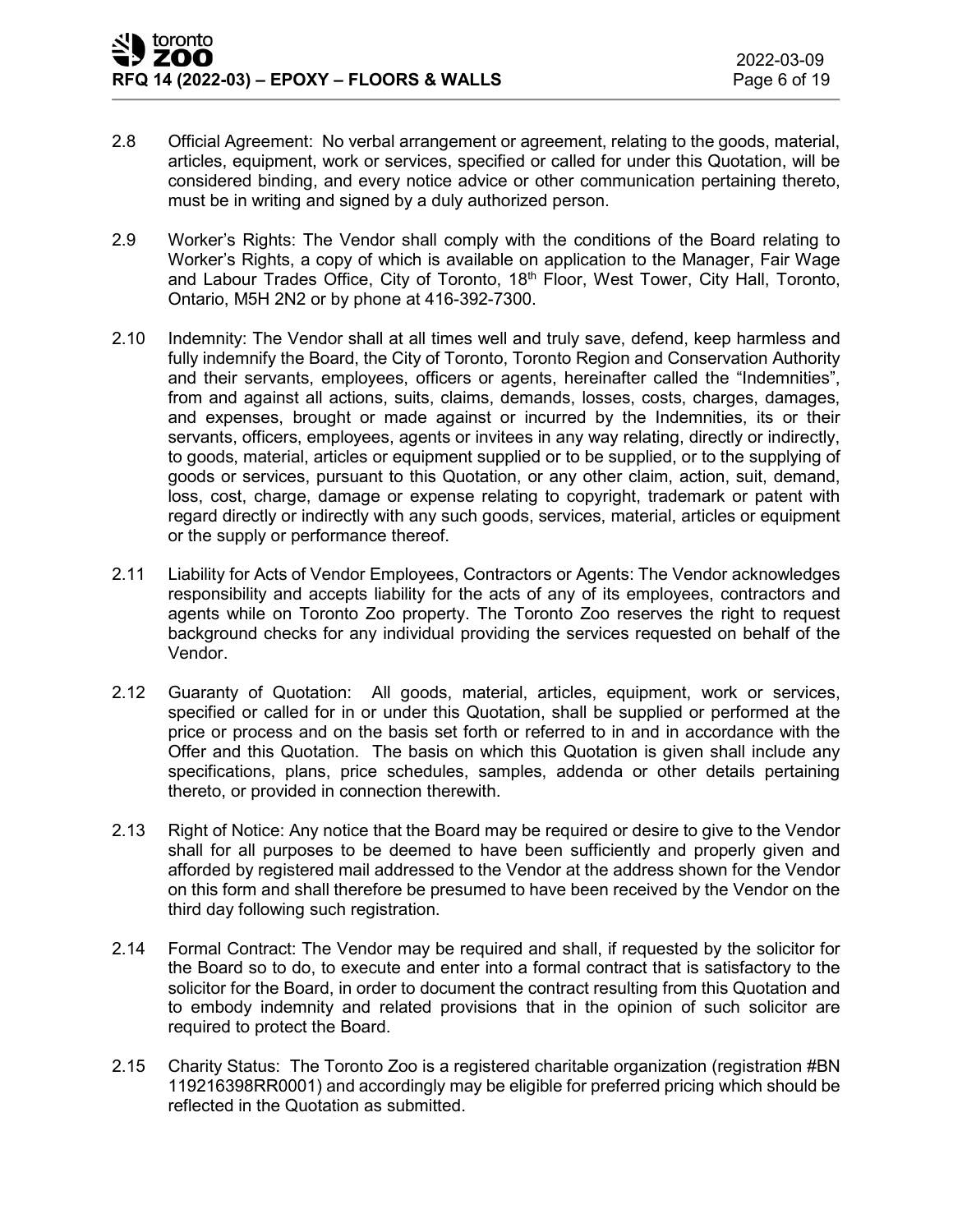#### toronto JY ZOO **RFQ 14 (2022-03) – EPOXY – FLOORS & WALLS**

2.16 Performance Evaluation: The Contractor's performance will be evaluated by the Chief Executive Officer and/or Chief Executive Officer's Representative during the Contract and at the end of the Contract. In the event that the Contractor's performance is considered unsatisfactory by the Chief Executive Officer and/or Chief Executive Officer's Representative, the Contractor and/or its affiliates may become ineligible from bidding on future contracts issued by the Board.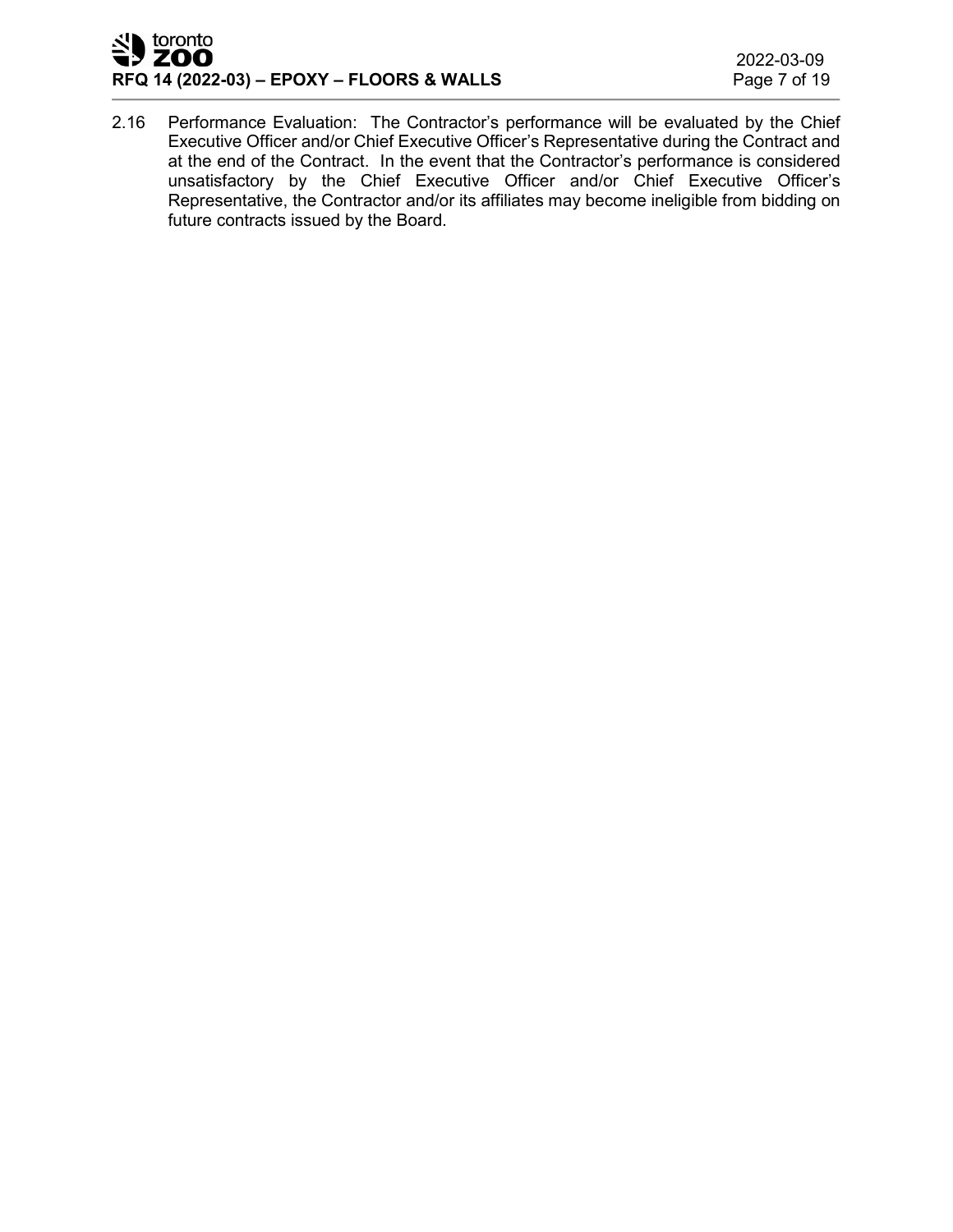# **3.0 PROJECT REQUIREMENTS AND SPECIFICATIONS**

The scope of work includes the labour, tools, equipment and materials to complete epoxy repairs and coating, as needed, across the Toronto Zoo site. This includes, but is not limited to, the items listed below. All work is to be completed in accordance with associated codes and specifications in addition to the requirements listed within the Request for Quotation (RFQ). The contractor is responsible for all pricing and all other arrangements with all subcontractors as required.

The work shall commence as soon as possible, upon notification of requirement and issue of a Purchase Order.

#### 3.1 **SCOPE OF WORK**

- 1. All work to be completed in accordance with applicable codes and specifications.
- 2. Work to be completed during normal operating hours, unless arranged otherwise.
- 3. Once the successful contractor has been selected, the Toronto Zoo will select areas for epoxy repairs. The Zoo cannot guarantee continuous work (5 days/week) as this depends on the Zoo's ability to relocate and/or accommodate animals in the areas, but we will do our best to group work together as much as possible.
	- a. Areas for repair will range from 10 ft2 patches to 500 ft2 complete re-coats
- 4. Set up required ventilation & hoarding to minimize odour in guest, staff, and animal areas.
- 5. Remove existing epoxy coating by whatever method is best for the circumstances (eg. Grinding)
- 6. Prepare existing surfaces for coating according to manufacturer's directions. Do no apply coating unless the surface meets manufacturer's specifications including moisture level.
- 7. For walls:
	- a. Sikagard Duroplast 100 2-part, high solids, low VOC, low odor, pigmented epoxy wall coating. Use Sika Duroplast Block Filler as a base coat.
	- b. Ensure all pinholes are filled before completing the block filler step.
- 8. For Floors:
	- a. MegaSeal SL 100% total solids, self levelling epoxy floor coating
		- i. MegaSeal HSPC 2-part low viscosity, solvent free epoxy primer/ sealer
		- ii. MegaSeal SL textured with QTZ quartz additive &
		- iii. MegaSeal SL topcoat, same colour
	- b. Or Approved Equivalent
- 9. Floor texture/grit to be reviewed and approved by the Toronto Zoo before proceeding with the work.
- 10. Cut lines locations to be reviewed and approved by the Toronto Zoo. All edges where new epoxy meets old are to be clean and straight.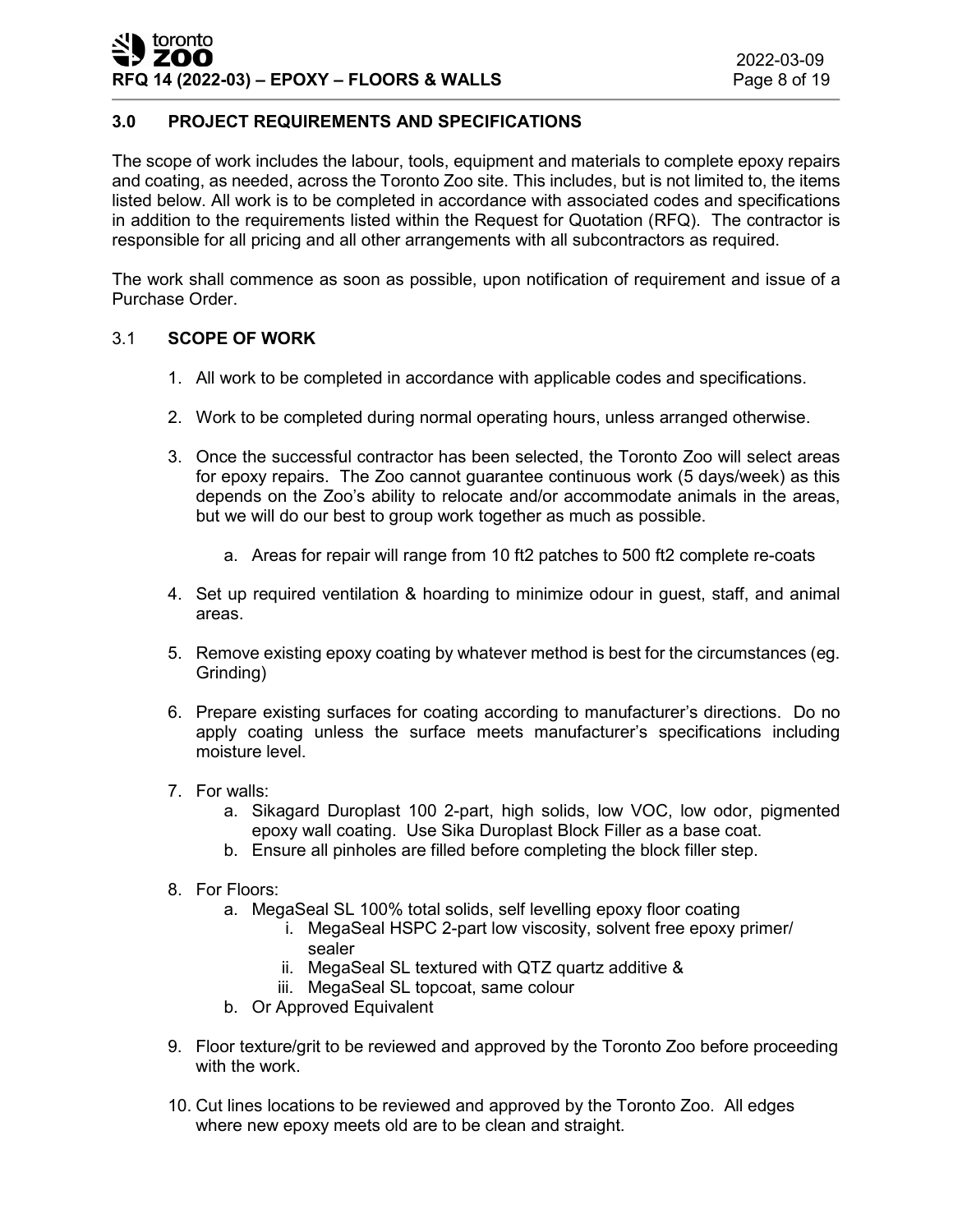#### 3.2 **CONTRACTOR RESPONSIBILITIES**

- 1. Regular meetings/communication with the Toronto Zoo Project Team to review project status and to discuss issues that may arise during the project.
- 2. Provide samples, mock ups, etc. as required to the Project Team.
- 3. Provide product information, SDS sheets and colour samples to the Project Team prior to start of the work where applicable.
- 4. Provide the Zoo with a minimum one (1) year warranty upon completion of the project.
- 5. Protect adjacent areas not included in the project. Any damage caused will be the responsibility of the contractor to rectify at no additional cost to the Zoo.
- 6. Clean-up the work area daily and make good any damage caused as a result of the work.
- 7. Secure the work site and provide construction signs and barriers to prevent injury to Zoo personnel and the public who will require access to the space during the work.
- 8. Upon award of contract, Contractor is to finish all work, including clean up and demobilization by the completion date specified.

## 3.3 **SAFETY SPECIFICATIONS**

- 1. It is the responsibility of the Contractor to protect the site as required during construction.
- 2. Ensure that awareness of public safety is considered and protect visitors in the vicinity during the construction period.
- 3. All necessary personal protective equipment must be worn at all times and SDS sheets must be available on site as required.
- 4. The contractor is to abide by applicable Toronto Zoo Health & Safety Policies
	- i. SAFE-002 Health & Safety Hazard Reporting
	- ii. SAFE-017 Contractors Safety
	- iii. SAFE-018 Vehicles on Site
	- iv. SAFE-007 Working in Confined Space
	- v. SAFE-025 Hot Work
	- vi. SAFE-013 Equipment Lockout/Tagout
	- vii. SAFE-039 Mandatory COVID-19 Vaccination Program
- 5. The Ontario Health and Safety Acts, the Ontario Building Code and all other applicable codes including the Fire Codes.

Toronto Zoo's Commitment to the City of Toronto's Corporate Smog Alert Response Plan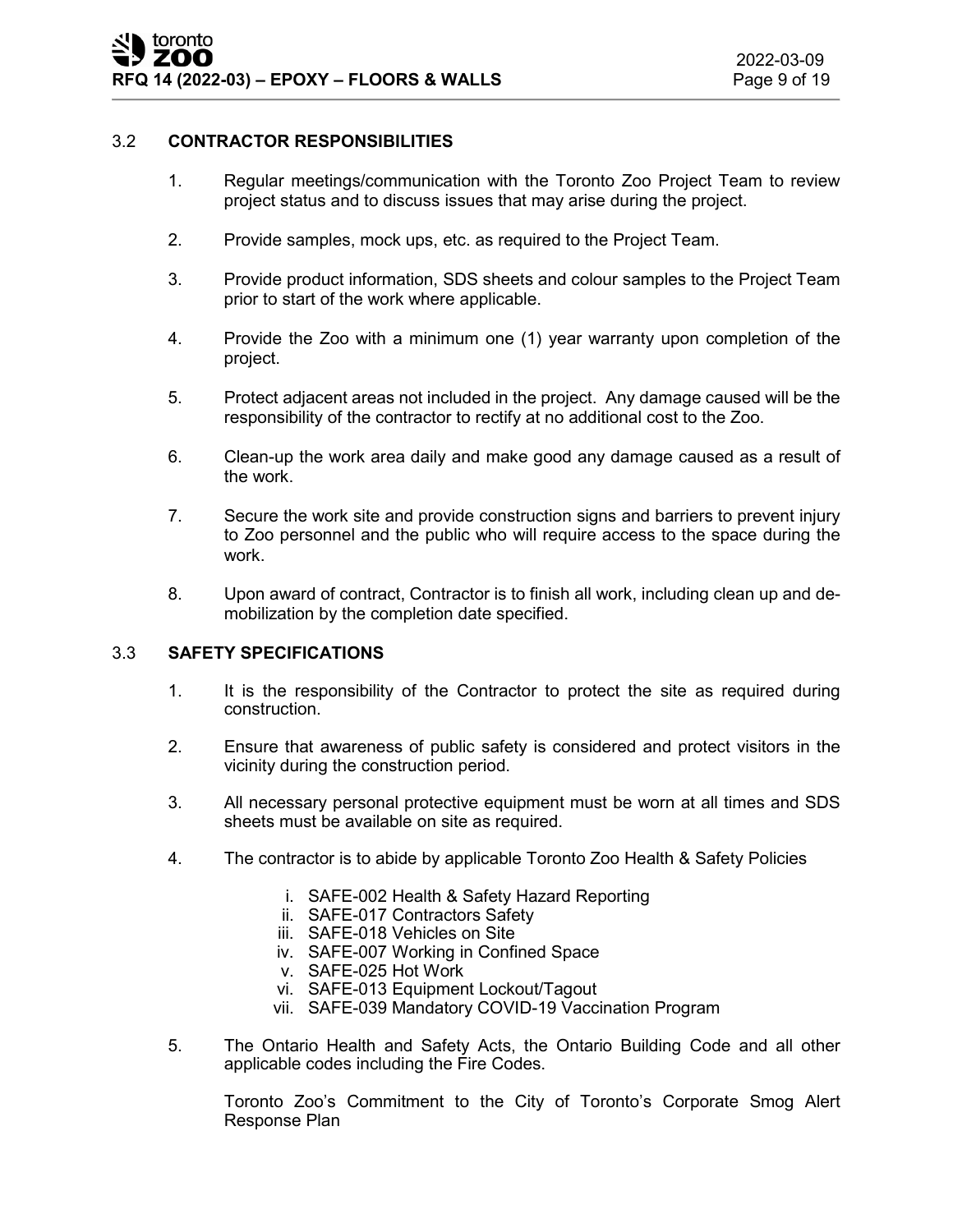

6. It is the responsibility of the Contractor to ensure that the work site is properly protected at all times. All work sites must be marked and barriered adequately with construction signs posted to secure and isolate the work site from the public or other personnel that have access to the area.

#### 3.4 **OTHER INFORMATION**

The successful bidder must demonstrate the ability to complete the work to standards acceptable to the Zoo and prove past performance in the completion of similar types of work for other clients by providing relevant examples of work and references. The successful bidder must also demonstrate and guarantee that they can produce the work in the allotted time.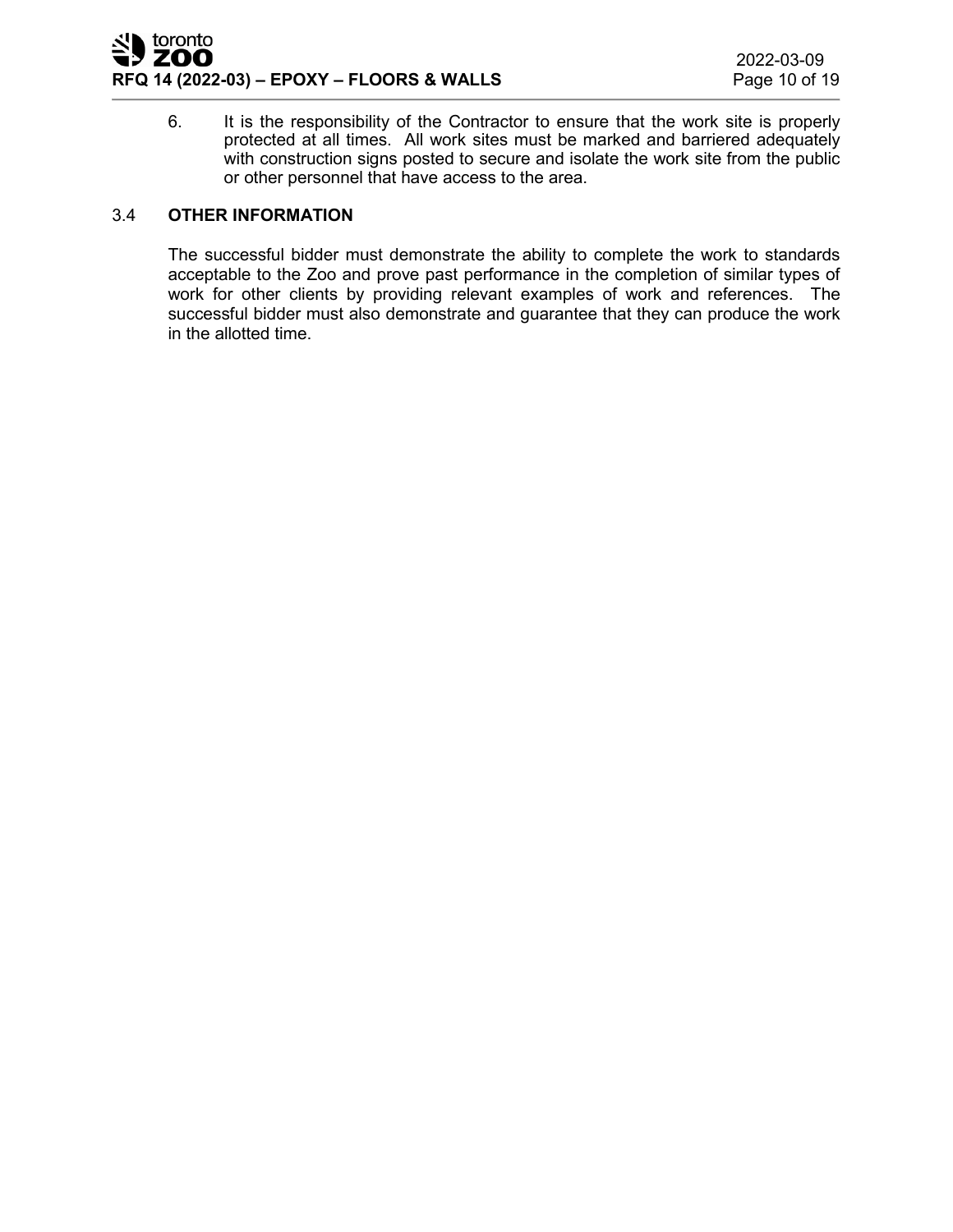#### **4.0 SUBMISSION FORMS:**

- a. I/We, hereby, submit the Quotation and will comply with all terms, conditions, specifications and drawings (when provided) as set out within the Board's Quotation.
- b. I/We, hereby, have received, allowed for and included as part of our submission all issued Addendum numbered **Addendum** numbered
- c. This form must be completed, properly signed and received on or before the date and time specified or your Quotation will not be considered. Quotation prices shall remain in effect for a period of ninety (90) days from the Quotation due date.
- d. The Board of Management of the Toronto Zoo reserves the right to reject any or all Quotations or to accept any Quotation, should it deem such action to be in its interests.
- e. By signing and submitting this FORM, you are agreeing to the release of your quotation information, as deemed necessary by the Board, in order to conduct business associated with this quotation or project.

| <b>COMPANY INFORMATION</b>                   |           |
|----------------------------------------------|-----------|
| Company Name:                                |           |
| Name of authorized                           |           |
| <b>Signing Officer</b>                       | Title:    |
| Signature of authorized<br>Signing Officer:  | Date:     |
| I have the authority to bind the corporation |           |
| <b>Contact Name:</b>                         | Title:    |
| Address:                                     |           |
| Telephone #:                                 | Fax #:    |
| Email:                                       | Web Site: |
| HST#:                                        |           |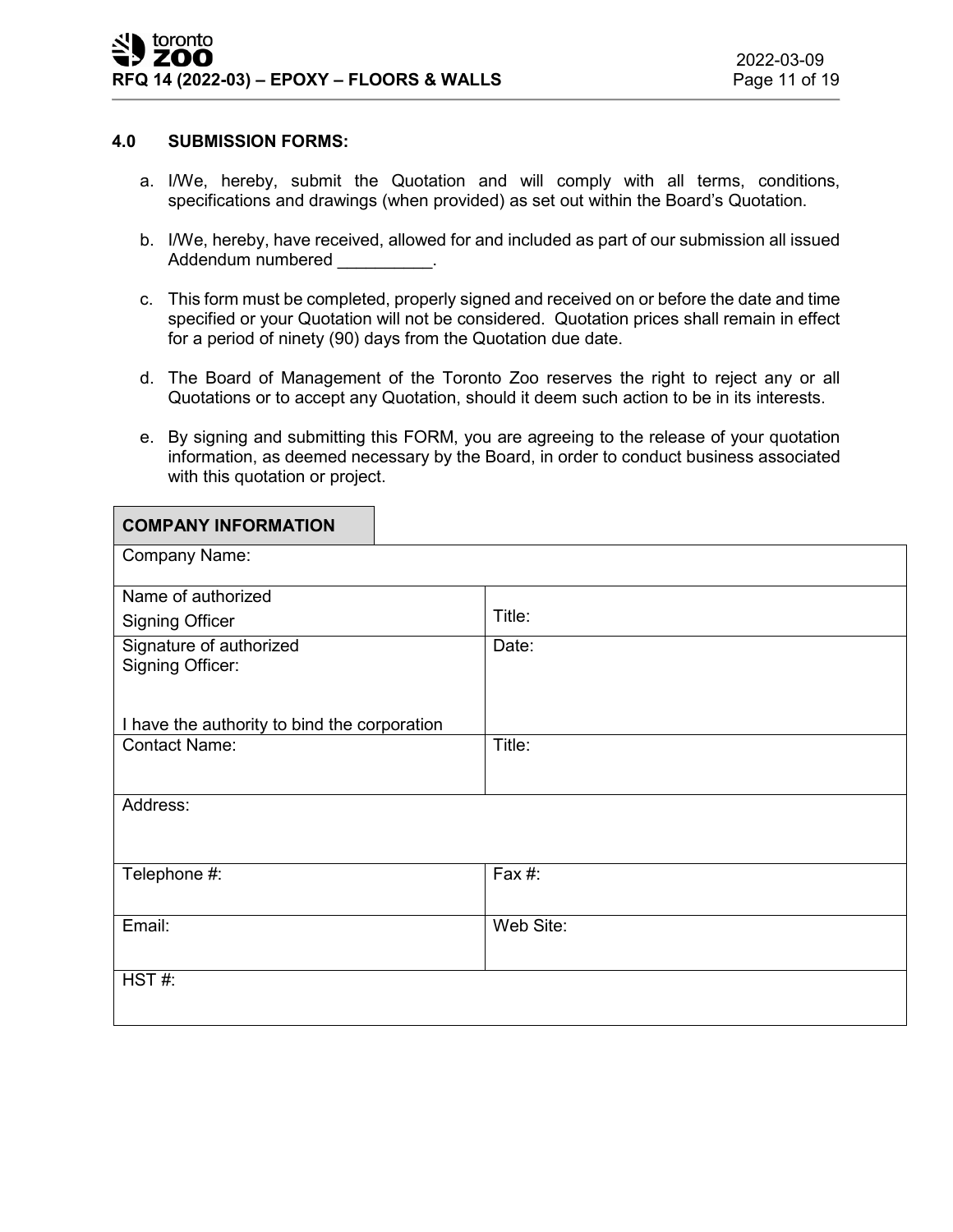## **4.1 UNIT/LABOUR RATE PRICING**

- 1. Provide unit and labour rates for the following items. If any particular item has a minimum required quantity/time, specify as such.
- 2. The following are our Unit Prices for the work listed hereunder. The nonexclusive unit rates are to include all additional costs associated with mobilization/ demobilization, labour, material, warranty, taxes (excluding Harmonized Sales Tax), charges, payroll, burden and profit, etc. to facilitate the work listed below.

| <b>Item</b>             | <b>Unit</b> | Minimum ft2.<br>Please note if this is<br>per day, per area,<br>per building etc. | <b>2022 unit</b><br>rate<br>excl. HST | <b>OPTIONAL YEAR</b><br><b>2023 UNIT RATE</b><br>Percentage<br>increase of first<br>option year over<br>initial 2022 year) |
|-------------------------|-------------|-----------------------------------------------------------------------------------|---------------------------------------|----------------------------------------------------------------------------------------------------------------------------|
| <b>Epoxy Unit Rates</b> |             |                                                                                   |                                       |                                                                                                                            |
| Walls                   | /ft2        |                                                                                   | \$                                    | \$                                                                                                                         |
| Floors                  | /ft2        |                                                                                   | \$                                    | \$                                                                                                                         |

| <b>COMMITMENT TO DELIVER</b>                                                                | YES / NO |
|---------------------------------------------------------------------------------------------|----------|
| Please confirm that you are able to complete the work described<br>l on an as needed basis. |          |

| <b>WARRANTY</b>                                               | <b>Specify</b> |
|---------------------------------------------------------------|----------------|
| Please confirm minimum one (1) year warranty upon completion. |                |

| <b>DISCOUNT</b>                                                                                                                                                                                                                              | <b>Discount</b>          | <b>Days</b> |
|----------------------------------------------------------------------------------------------------------------------------------------------------------------------------------------------------------------------------------------------|--------------------------|-------------|
| Discount allowed for prompt payment and period within which<br>invoice must be paid to qualify.                                                                                                                                              | $\%$                     |             |
|                                                                                                                                                                                                                                              | <b>Discount/Donation</b> |             |
| <b>Charity Status:</b> The Toronto Zoo is a registered charitable<br>(registration #BN 119216398RR0001) and<br>organization<br>accordingly may be eligible for preferred pricing which should be<br>reflected in the Quotation as submitted. |                          |             |

| Name of Firm: |  |
|---------------|--|
|               |  |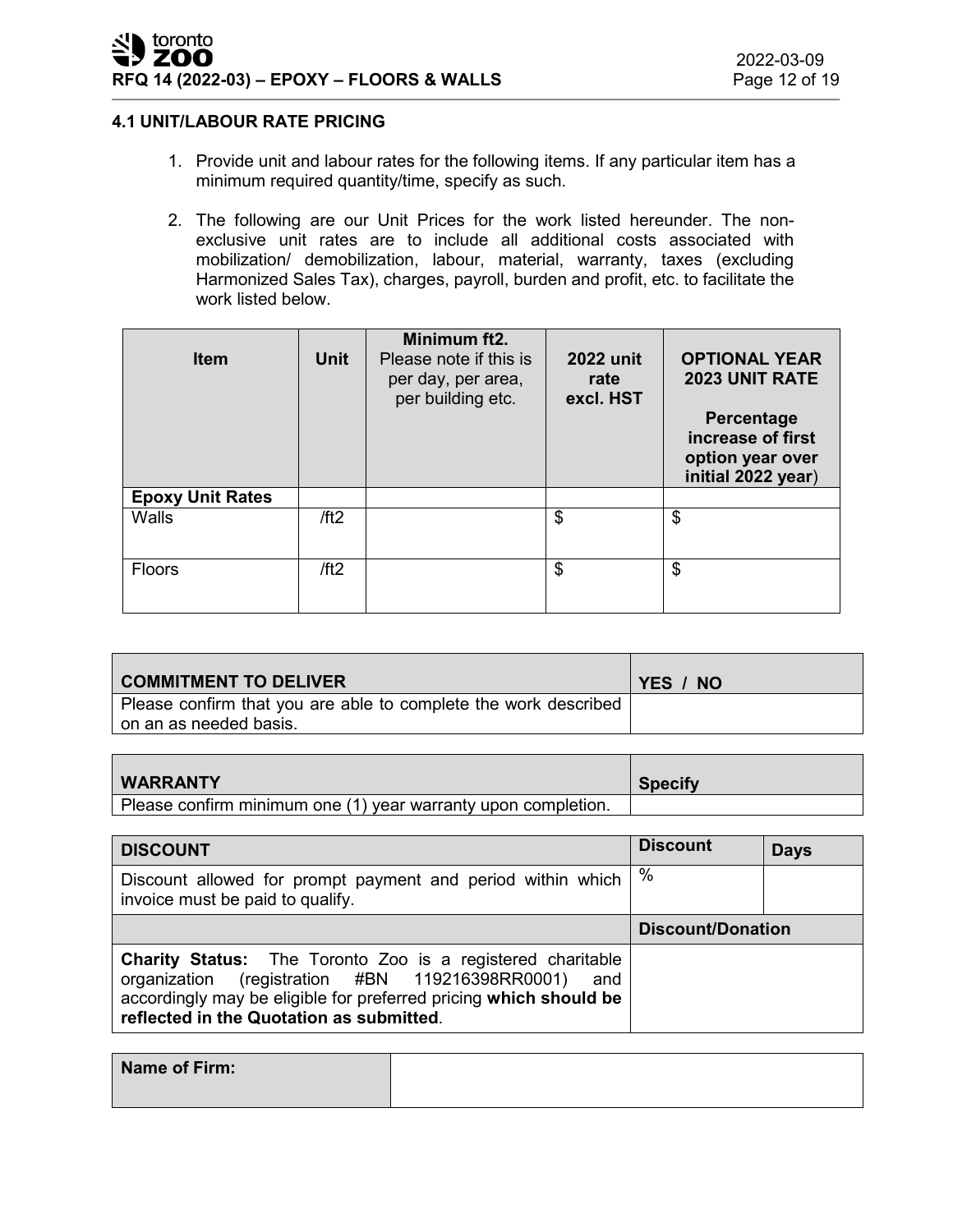# **SUBMISSION LABEL**

**INTENIONALLY LEFT BLANK**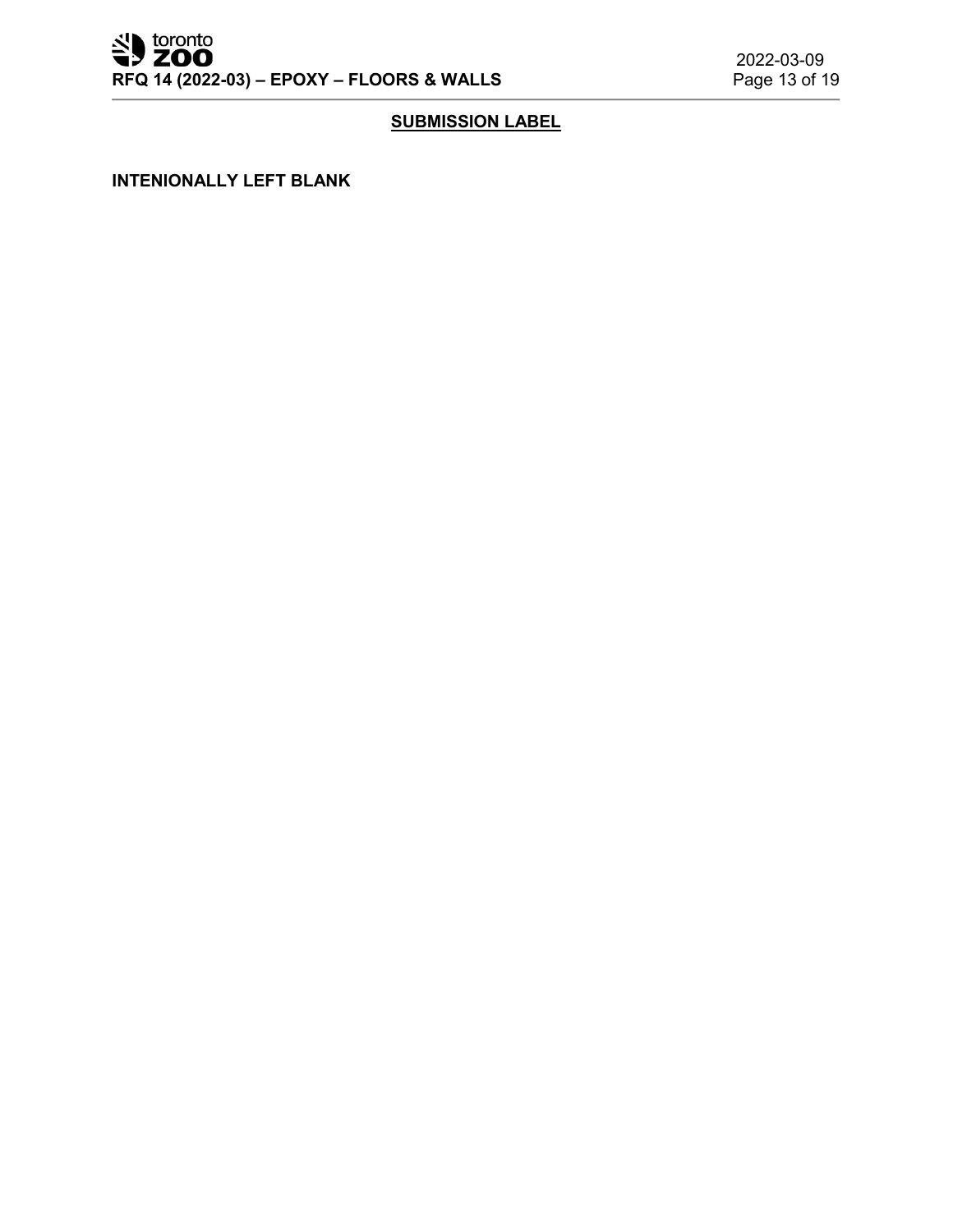## **NOTICE OF NO BID**

#### **INSTRUCTIONS:**

It is important to the Toronto Zoo to receive a reply from all invited bidders. If you are unable, or do not wish to submit a bid, please complete the following portions of this form. State your reason for not bidding by checking the applicable box(es) or by explaining briefly in the space provided. It is not necessary to return any other Request for Proposal/Quotation/Tender documents or forms. Please just return this completed form by fax or by mail prior to the official closing date. **Purchasing and Supply Fax Number: (416) 392-6711.**

| A Proposal/Quotation/Tender is not submitted for the following reason(s): |                                                                      |  |
|---------------------------------------------------------------------------|----------------------------------------------------------------------|--|
| Project/quantity too large.                                               | Project/quantity too small.                                          |  |
| We do not offer services or<br>commodities to these requirements          | Cannot meet delivery or completion<br>requirement                    |  |
| We do not offer this service or<br>commodity.                             | Agreements with other company do not<br>permit us to sell directly.  |  |
| Cannot handle due to present<br>commitments.                              | Licensing restrictions                                               |  |
| Unable to bid competitively.                                              | We do not wish to bid on this service or<br>commodity in the future. |  |
| Insufficient information to prepare<br>quote/proposal/tender              | Specifications are not sufficiently defined                          |  |
| We are unable to meet bonding or<br>insurance requirements.               |                                                                      |  |

Other reasons or additional comments (please explain):

| <b>Company Name:</b>   |  |
|------------------------|--|
| Address                |  |
| <b>Contact Person:</b> |  |
| Signature of           |  |
| Company                |  |
| Representative:        |  |
| Date:                  |  |
| Phone Number:          |  |
| Email address          |  |
| Fax Number:            |  |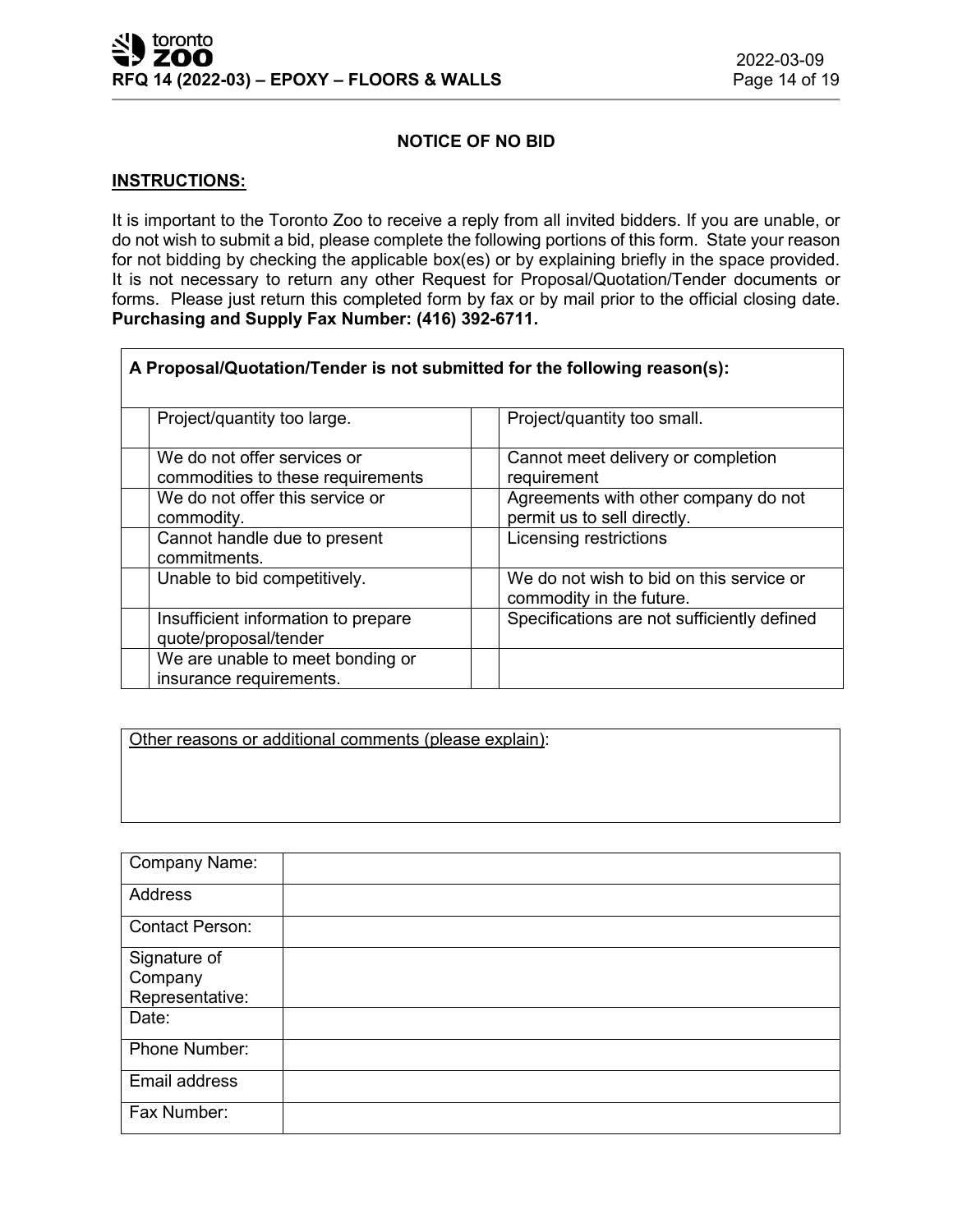### **APPENDIX A – LIST OF SUB-CONTRACTOR**

The Bidder proposes to sublet the following portions of the Work to the persons, firms or corporations indicated. The Bidder (Contractor) is responsible for all pricing with all subcontractors.

The Bidder submits that in proposing the under mentioned subcontractors, the Bidder has consulted each and have ascertained to our completed satisfaction that those names are fully acquainted with the extent and nature of the work and that they will execute their work with the requirements of the contract documents.

| Work or services to be provided | Name and address of sub-contractor   Telephone<br>or person |  |
|---------------------------------|-------------------------------------------------------------|--|
|                                 |                                                             |  |
|                                 |                                                             |  |
|                                 |                                                             |  |
|                                 |                                                             |  |
|                                 |                                                             |  |
|                                 |                                                             |  |
|                                 |                                                             |  |

| Name of Bidder: |  |
|-----------------|--|
|                 |  |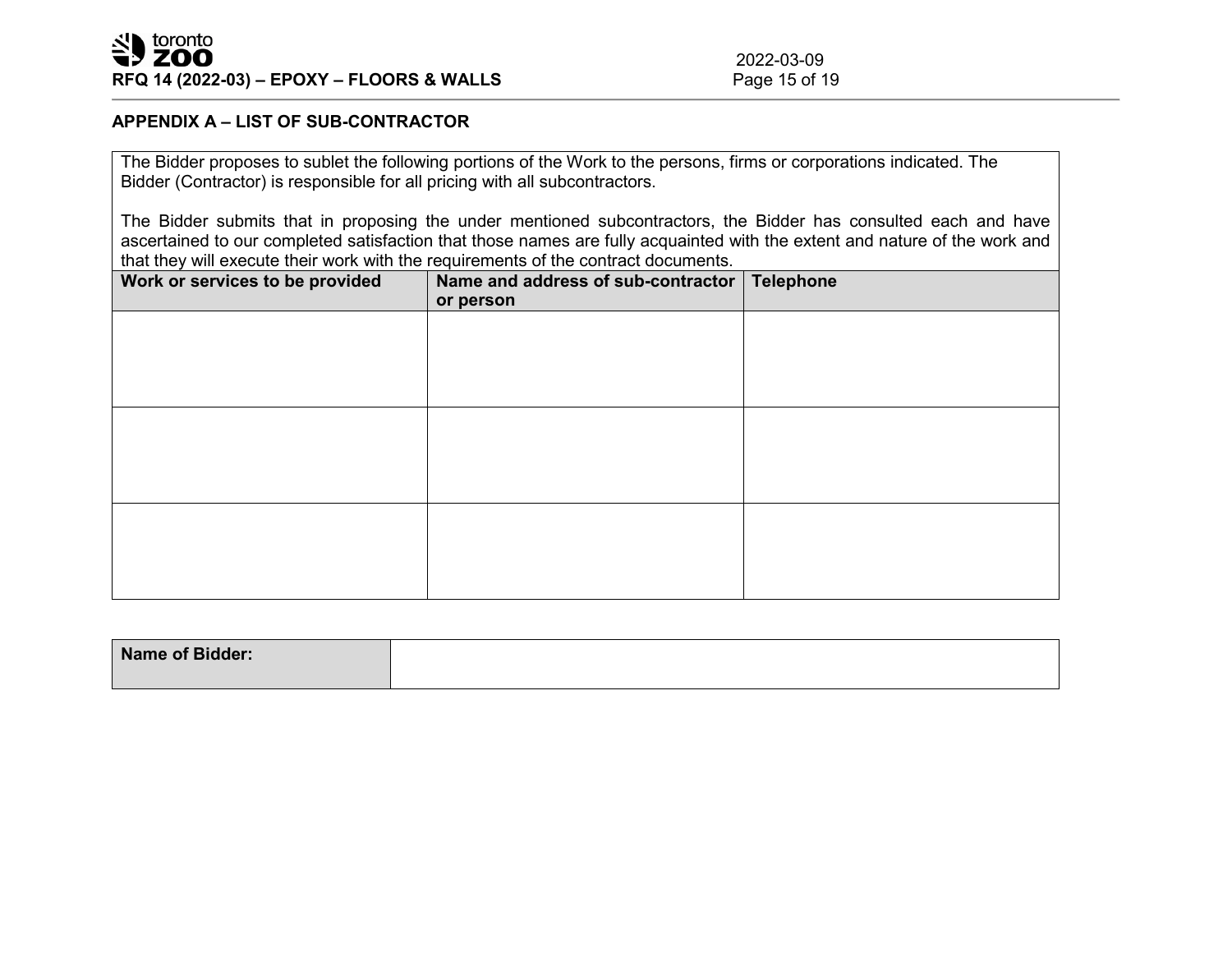2022-03-09<br>Page 16 of 19

## **APPENDIX B - REFERENCES**

Bidders are required to provide at least three references listing Contracts similar to the project described in the Bid

Document and undertaken and/or completed within the past five (5) years. The Toronto Zoo reserves the right to check additional references and sources to those supplied by the Bidder.

## **Company Profile**

| Category             | <b>Description</b>                                                                               | Specify * |
|----------------------|--------------------------------------------------------------------------------------------------|-----------|
| Legal Structure      | Year Company Established                                                                         |           |
| Legal Structure      | Joint Venture Corporation<br>Partnership Registered Sole<br>Proprietor or Other                  |           |
| <b>Key Personnel</b> | Names and Titles of Officers<br>Partners Principal                                               |           |
| <b>Key Personnel</b> | Name and title of key project<br>personnel (e.g. Project Manager<br>Superintendent Foreman etc.) |           |

#### **References**

| <b>Project Reference One:</b>     |                |
|-----------------------------------|----------------|
| Client / Company Name:            |                |
| Representative for the<br>Client: | Phone No.      |
|                                   | Email Address: |
| Location of Work:                 |                |
| Nature / Scope of Work:           |                |
| <b>Contract Dollar Value:</b>     |                |

| Date and Length of Contract:            |  |
|-----------------------------------------|--|
| Provide the names of<br>Assigned Staff: |  |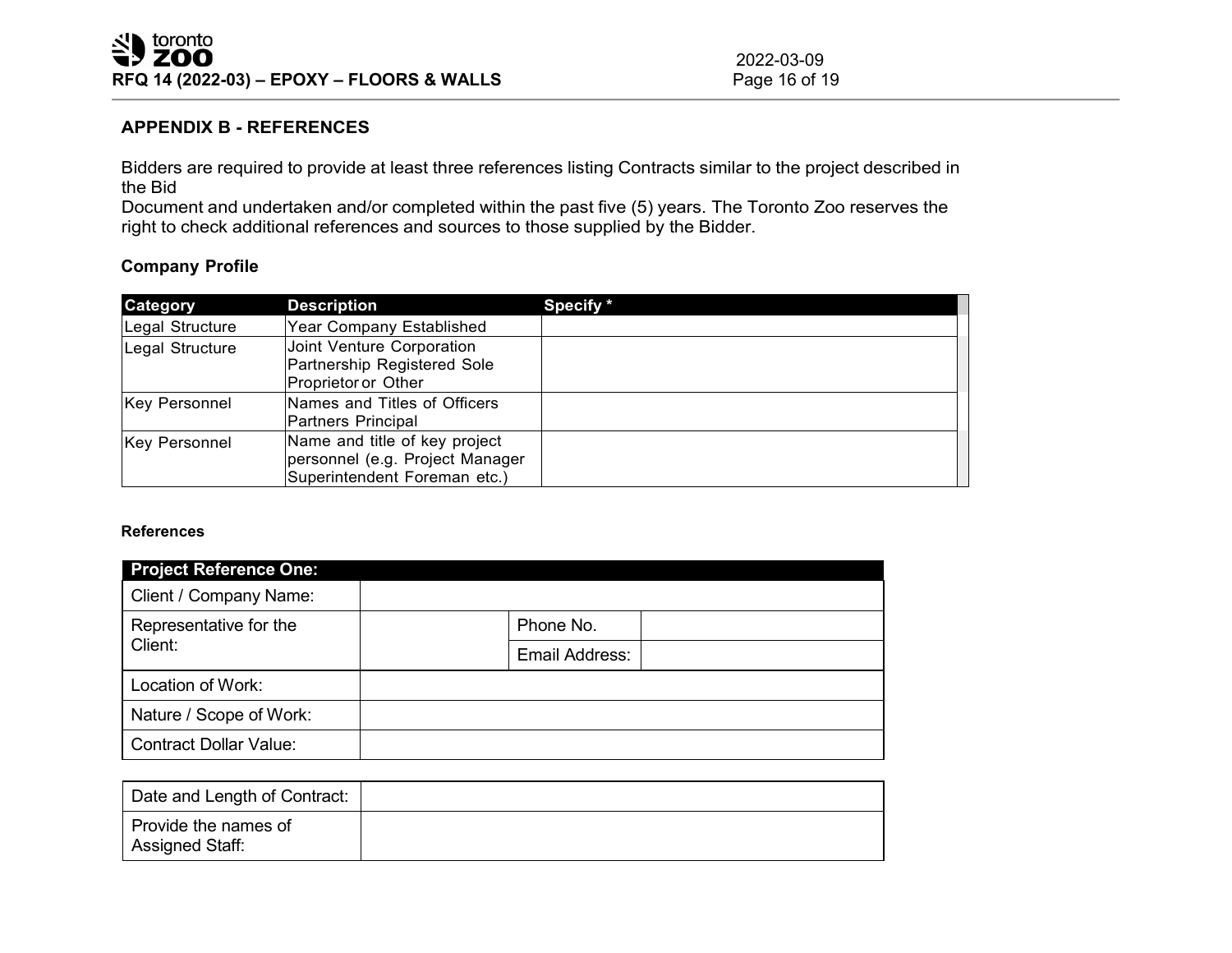# SU toronto **RFQ 14 (2022-03) – EPOXY – FLOORS & WALLS**

2022-03-09<br>Page 17 of 19

| <b>Project Reference Two:</b>                  |                |  |
|------------------------------------------------|----------------|--|
| Client / Company Name:                         |                |  |
| Representative for the<br>Client:              | Phone No.      |  |
|                                                | Email Address: |  |
| Location of Work:                              |                |  |
| Nature / Scope of Work:                        |                |  |
| <b>Contract Dollar Value:</b>                  |                |  |
| Date and Length of Contract:                   |                |  |
| Provide the names of<br><b>Assigned Staff:</b> |                |  |

| <b>Project Reference Three:</b>                |                |  |
|------------------------------------------------|----------------|--|
| Client / Company Name:                         |                |  |
| Representative for the<br>Client:              | Phone No.      |  |
|                                                | Email Address: |  |
| Location of Work:                              |                |  |
| Nature / Scope of Work:                        |                |  |
| <b>Contract Dollar Value:</b>                  |                |  |
| Date and Length of Contract:                   |                |  |
| Provide the names of<br><b>Assigned Staff:</b> |                |  |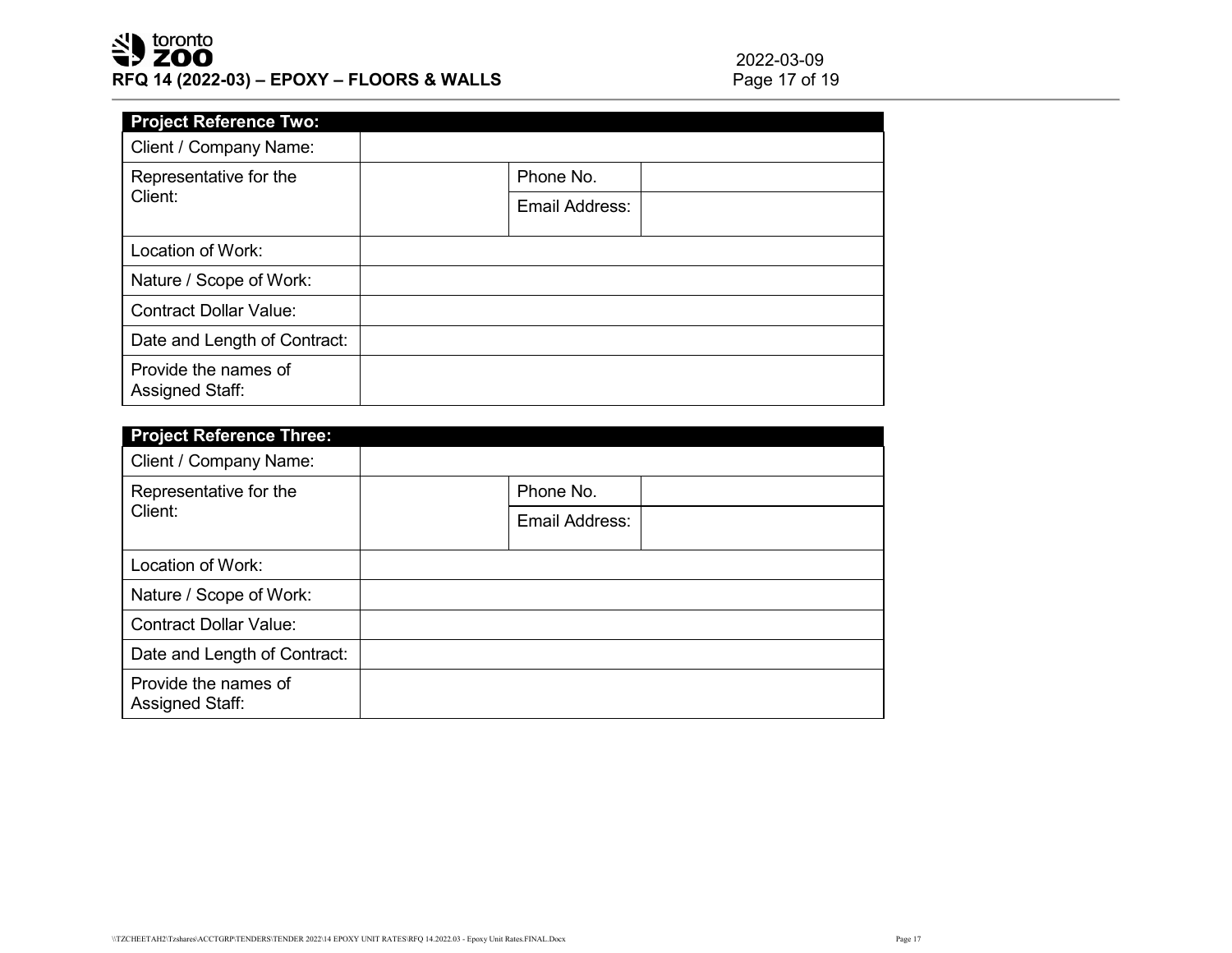## **APPENDIX C – ACCESSIBILITY FOR ONTARIANS WITH DISABILITIES ACT (AODA)**

The Toronto Zoo supports the goals of the Accessibility for Ontarians with Disabilities Act (AODA), 2005 and is committed to providing equal treatment and equitable benefits of Toronto Zoo services, programs and facilities in a manner that respects the dignity and independence of people with disabilities.

Accessibility for Ontarians with Disabilities Act (AODA) Requirements: "Pursuant to Section 6 of Ontario Regulation 429/07 ("Regulation"), Accessibility Standards for Customer Service made under the Accessibility for Ontarians with Disabilities Act, 2005, the contractor, i.e. successful bidder/proponent, shall ensure that all of its employees, agents, volunteers, or others for whom it is at law responsible, receive training about the provision of the goods and services contemplated herein to persons with disabilities. Such training shall be provided in accordance with Section 6 of the Regulation and shall include, without limitation, a review of the purposes of the Act and the requirements of the Regulation, as well as instruction regarding all matters set out in Section 6 of the Regulation. This training will take approximately twenty minutes and is available on-line at <http://www.mcss.gov.on.ca/mcss/serve-ability/splash.html>

The contractor, i.e. successful bidder/ proponent where requested by the Toronto Zoo shall provide written proof that all employees, agents, volunteers, or others for whom it is at law responsible have been trained as required under the act as well as any documentation regarding training policies, practices and procedures."